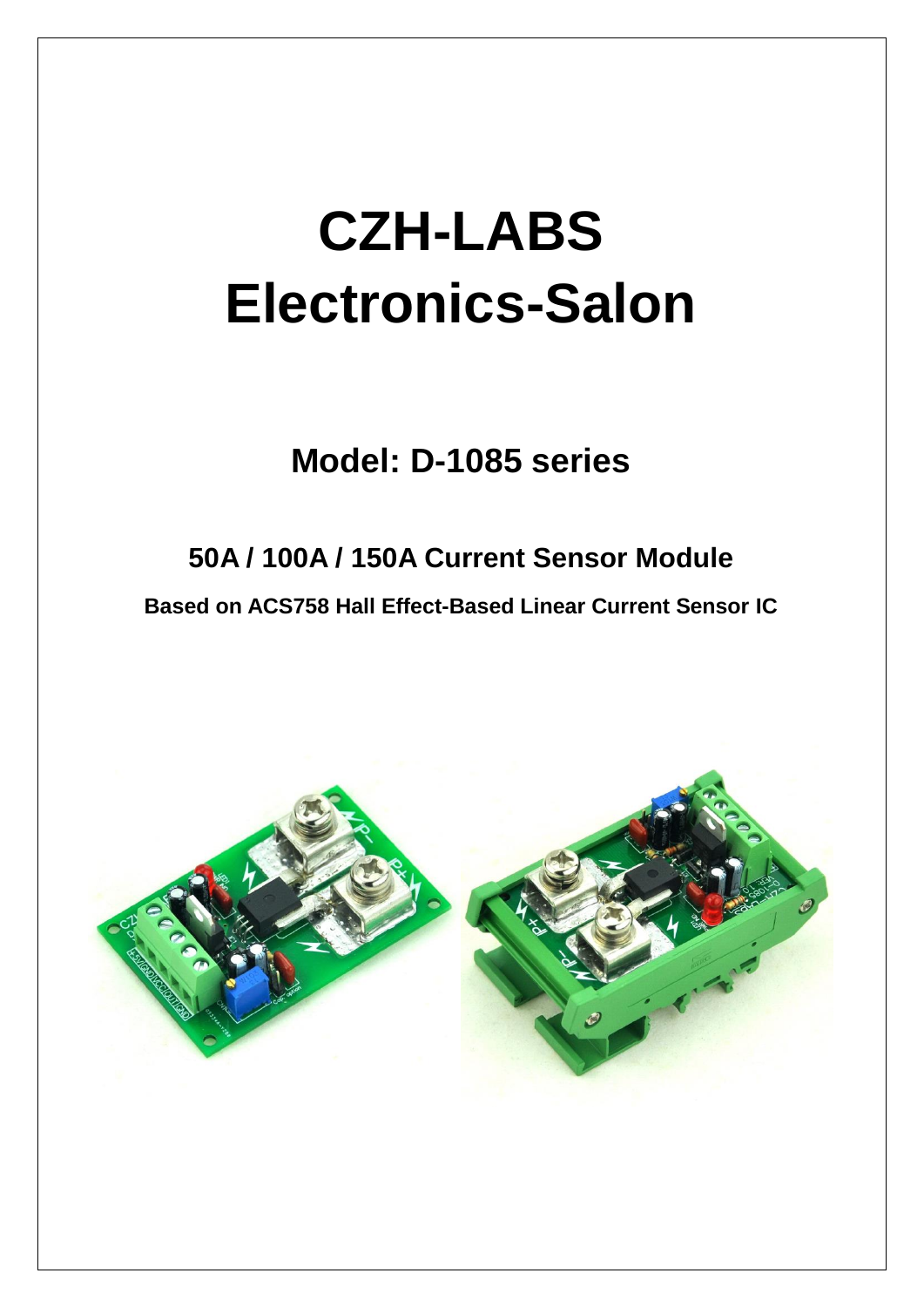#### **Features**:

- **The item of current sensor module provides economical and precise solutions for AC or DC current sensing. Typical applications include motor control, load detection and management, power supply and DC-to-DC converter control, inverter control, and overcurrent fault detection.**
- **Optimized current range 50A, 100A or 150A version to choose.**
- **Output voltage proportional to AC or DC currents.**
- **Panel mount or DIN rail mount types to choose. DIN rail mount version can support width 35 / 32 / 15mm rails.**

#### **Electrical Parameters:**

- **Load Maximum Current:** ±**50A,** ±**100A or** ±**150A three version.**
- **Load Frequency Bandwidth: DC ~ 120 kHz.**
- **Isolation Voltage: 4800V AC.**
- **Sensitivity: 50A version ----- 40mV/A.**
	- **100A version ---- 20mV/A.**
	- **150A version ---- 13.3mV/A.**
- **Operating Voltage: Regulated 5VDC, or 8 ~ 35VDC.**
- **Operating Current: 20mA(max).**
- **Load No Current Output Terminal Voltage: 2.5VDC. \* \* When the load current IP+ to IP-, sensing output voltage >2.5V. when the load current IP- to IP+, sensing output voltage <2.5V.**

**For example 100A version: 100A current from IP+ to IP-, output signal is 4.5V. 100A current from IP- to IP+, output signal is 0.5V.**

**Other more detailed electrical specifications, you can read Allegro ACS758 datasheet.**

#### **Size:**

- **Panel mount version: 72.5 x 47.35 x 24mm (L x W x H)**
- **DIN rail mount version: 83 x 50 x 48mm (L x W x H)**

#### **Choose Version List:**

- **1. MD-D1085/50A, panel mount, maximum** ±**50A current.**
- **2. MD-D1085/100A, panel mount, maximum** ±**100A current.**
- **3. MD-D1085/150A, panel mount, maximum** ±**150A current**
- **4. MD-D1085T/50A, DIN rail mount, maximum** ±**50A current.**
- **5. MD-D1085T/100A, DIN rail mount, maximum** ±**100A current.**
- **6. MD-D1085T/150A, DIN rail mount, maximum** ±**150A current.**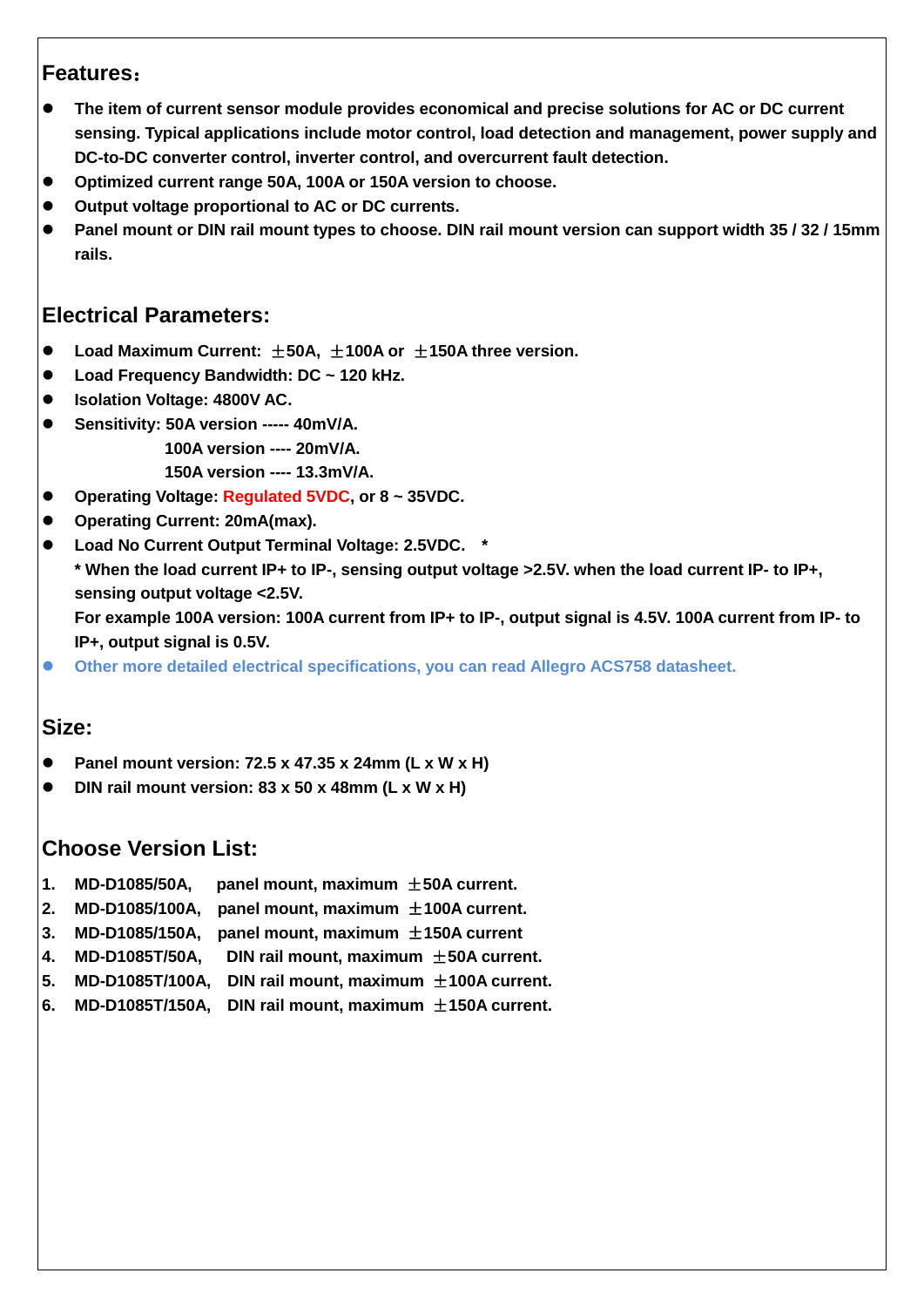#### **PCB Dimension:**



### **Terminal Blocks Connection Diagram:**



**IP+, IP- : connect load.**

**OUT : sensing signal output.**

**VCC : Operating voltage power supply input, 8 ~ 35VDC.** 

**Note: if use the mode, +5V terminal cannot connect any other circuit or wires.**

- **+5V : Operating voltage power supply input, 5VDC, the 5VDC must is accurate and regulated voltage. Note: if use the mode, VCC terminal cannot connect any other circuit or wires.**
- **GND: two GND is output signal and power supply neutral terminal, or you can call it is 0V or Ground. but the connection to the earth is not necessary.**

**Terminal Block Characteristic:**

 **Wire range 26-12AWG**

 **Strip length 7mm**

 **Screws M2.5**

**Load Terminal (IP+, IP-):**

 **M6 Screws, thread diameter 6mm, you can connect Metric M6 or USA 1/4 (inside diameter) ring crimp terminal.**

**Note, the item not include ring crimp terminal.**